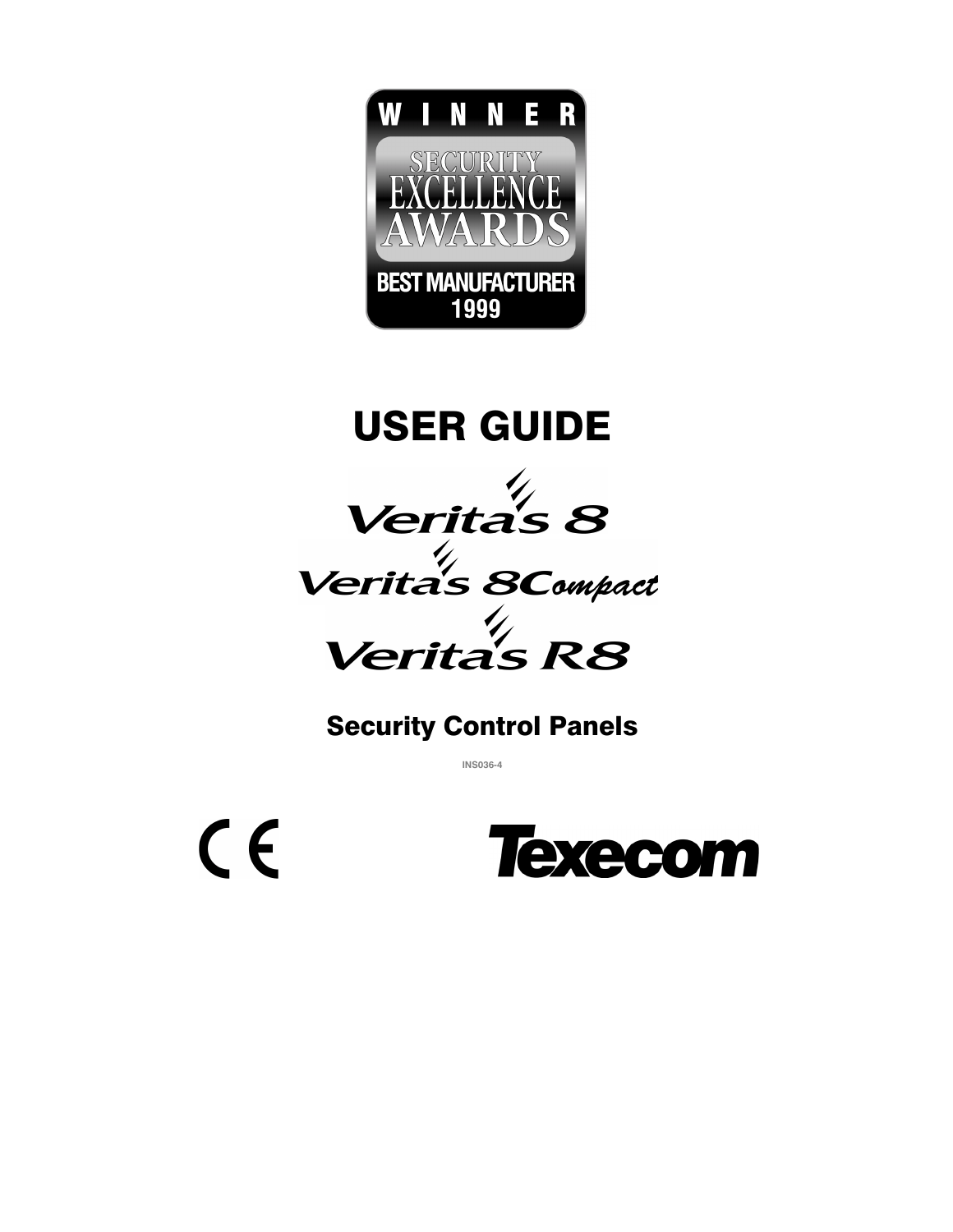# User Guide Summary

|                   | <b>User Guide Summary</b>          |                                                     |
|-------------------|------------------------------------|-----------------------------------------------------|
| <b>Full Set</b>   | <b>Enter Your Code</b>             | $\textcircled{\scriptsize{?}}@$                     |
|                   | Press Full                         | (TUL)                                               |
| Part Set          | <b>Enter Your Code</b>             | <u> のののの</u>                                        |
|                   | <b>Press Part Set Number</b>       | $\circled{1}$ or $\circled{2}$                      |
|                   | Press Part                         | (RART)                                              |
| Unset             | <b>Enter Your Code</b>             | ೧೧೧೧                                                |
| <b>Omit Zones</b> | Enter Your Code                    | (?)(?)(?)                                           |
|                   | Press Full or (Part Set No &) Part | $(FULL)$ or $\mathcal{O}(PART)$                     |
|                   | Press Omit                         | $\circled{m}$                                       |
|                   | Press Zone Number(s)               | $\circled{2}$                                       |
|                   | Press Prog                         | (PROG.)                                             |
| Reset             | <b>Enter Your Code</b>             |                                                     |
|                   | <b>Press Reset</b>                 | $($ RESET $)$                                       |
| Chime Zones       | <b>Enter Your Code</b>             | $\circledS$ $\circledS$ $\circledS$                 |
|                   | Press Chime                        | ◉                                                   |
|                   | Press Zone Number(s)               | $(2)$                                               |
|                   | Press Prog                         | (PROG.)                                             |
| Chime On/Off      | Press Chime                        | ⋒                                                   |
| Test Sounders &   | <b>Enter Your Code</b>             | $\overline{\textcircled{\odot}\textcircled{\odot}}$ |
| <b>Strobe</b>     | Press Prog                         | (PROG.)                                             |
|                   | Enter <sub>05</sub>                | $\circledcirc$                                      |
|                   | Press 3 (Internal Sounder)         | $\begin{matrix} (3) \\ (2) \end{matrix}$            |
|                   | Press 2 (Strobe)                   |                                                     |
|                   | Press 1 (Bell)                     | $\bar{(\mathsf{1})}$                                |
|                   | <b>Press Reset</b>                 | $($ RESET $)$                                       |
|                   | <b>Press Reset</b>                 | $($ RESET $)$                                       |
| <b>Walk Test</b>  | <b>Enter Your Code</b>             |                                                     |
|                   | Press Prog                         | (PROG.)                                             |
|                   | Enter <sub>06</sub>                | $\mathbf{0}$ $\mathbf{0}$                           |
|                   | <b>Conduct Walk Test</b>           | <b>Conduct Walk Test</b>                            |
|                   | <b>Press Reset</b>                 | $($ RESET $)$                                       |
|                   | <b>Press Reset</b>                 | $($ RESET $)$                                       |
| Change Code       | <b>Enter Existing Code</b>         | QQQQ                                                |
|                   | Press Prog                         | (PROG.)                                             |
|                   | Press <sub>60</sub>                | $\circledcirc$                                      |
|                   | <b>Enter New Code</b>              | <u>のののの</u>                                         |
|                   | Press Prog                         | (PROG.)                                             |
|                   | <b>Press Reset</b>                 | (RESET)                                             |

**2 INS036-4**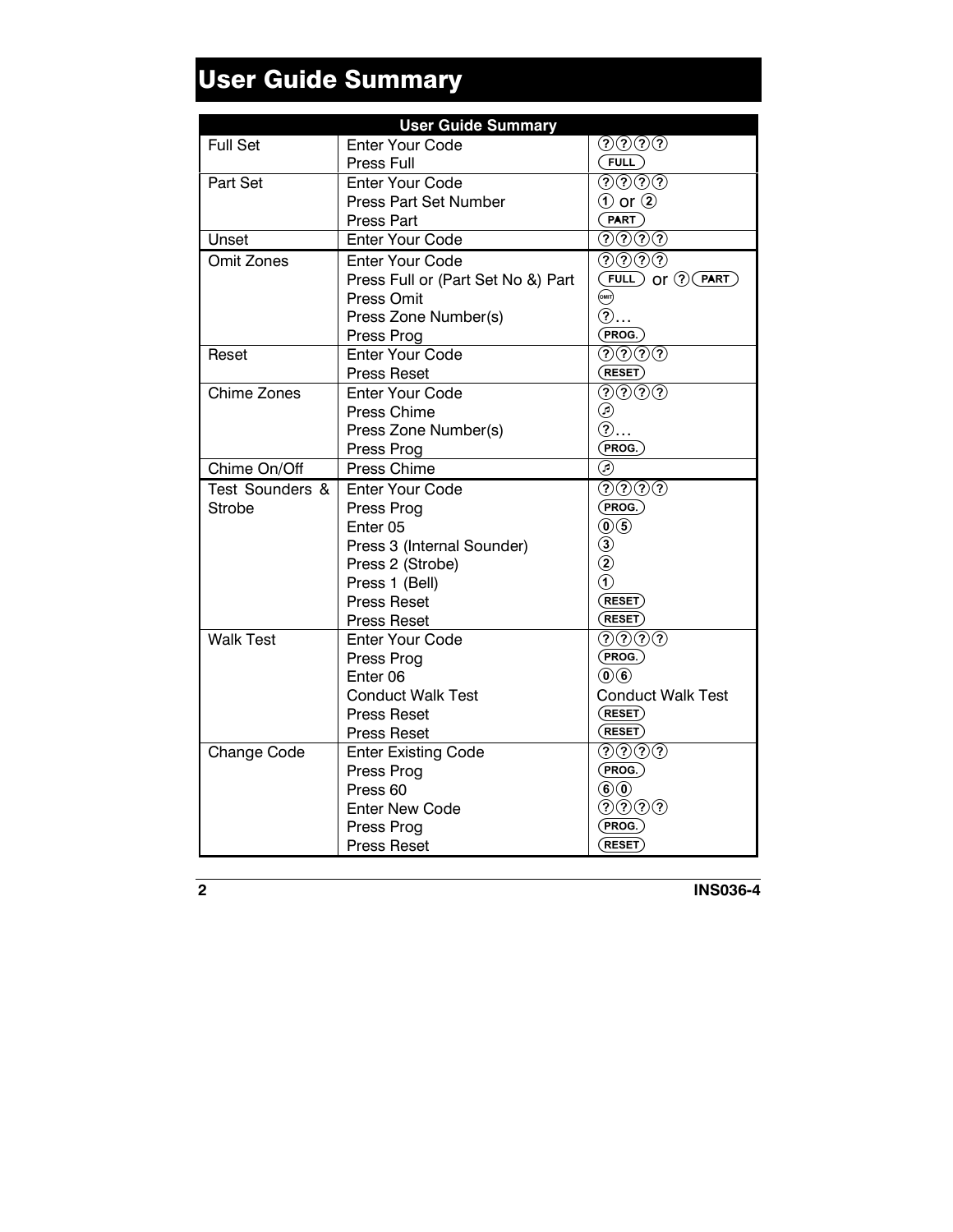## Setting the System

If any zones are left open (e.g. a door ajar) or are 'in fault' the display will illuminate the zone light of these zones and sound a repeating series of bleeps corresponding to the zone number (i.e. Zone 1 bleeps once, Zone 2 bleeps twice, etc.). If more than one zone is open the bleeps will correspond to the highest zone number (i.e. if Zone 2 and Zone 6 are open the control panel will bleep 6 times).

While one or more zones are open the exit timer is suspended. Open zones that will be closed during exit (e.g. exit zones, like the front door) may be disregarded. Other open zones should be closed. The exit tone and exit timer will resume when all zones are closed. If it is necessary to leave a zone open then it must be omitted (see "To OMIT Zones During Setting" below). If an open zone cannot be closed then it may be 'in fault'. If the fault cannot be corrected contact your alarm company.

20 **NOTE** 

(FULL) or (PART) keys without the need to first enter a User code. Your Installer can program the system so that it can be set using the

#### To FULL Set the System

**Ensure all zones are closed** (e.g. windows and doors). **Enter your 4 digit code**  $\mathcal{D} \mathcal{D} \mathcal{D} \mathcal{D}$ . The Unset light will flash. **Press** (FULL). The exit tone will sound. **Leave the premises**. When the system has set the exit tone will stop.

#### To PART Set the System

**Ensure all zones in the intended Part Set area are closed. Enter your 4 digit code**  $(2)(2)(2)(2)$ . The Unset light will flash. **Press the number of the required Part Set Suite**  $\Phi$  or  $\Phi$ . Press  $(\overline{PART})$ . The quiet exit tone will sound. **Leave the protected area.** When the system has set the exit tone will stop.



1. If Part Set Suite 1 is desired then it is NOT necessary to press  $(1)$ before pressing  $(PART)$ .

- 2. After entering your code the Unset light will flash indicating the control panel is ready to accept a command (e.g. (FULL) or (PART)). If no valid command is entered the system will revert to unset after 16 seconds.
- 3. Excluded zones (whether from part set or manual omit) that are closed will flash during the exit period.

**INS036-4 3**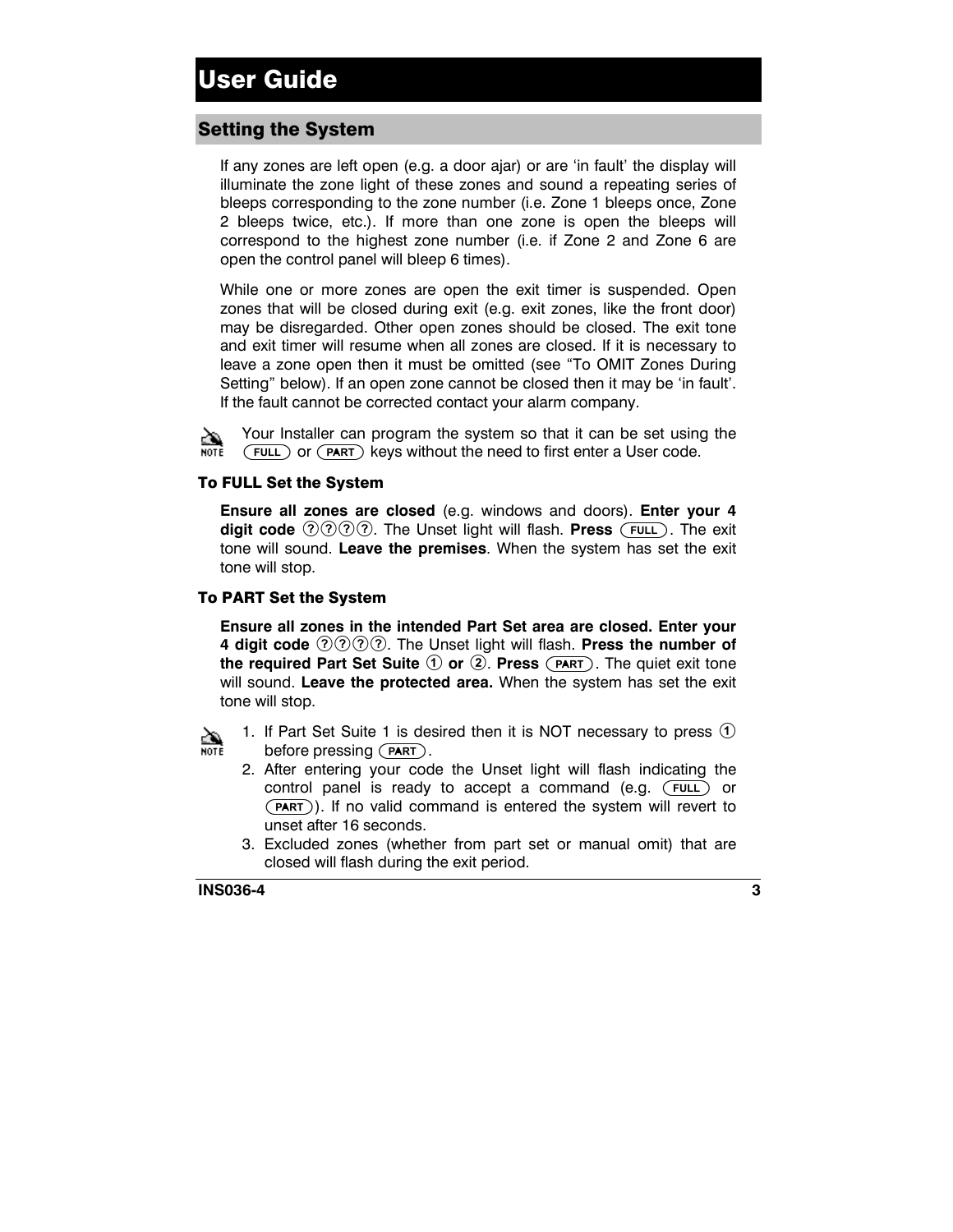## To UNSET the System

**Enter via a designated entry route**. The slow entry tone will start. **Enter your 4 digit code**  $\mathcal{D} \mathcal{D} \mathcal{D} \mathcal{D}$ . The system will unset and the entry tone will stop.

During the last 10 seconds of the entry period the entry tone will ⇘  $\overline{M}$  change from slow to fast.

## To OMIT Zones During Setting

It is possible to exclude (omit) or include individual zones during setting. **Enter your 4 digit code**  $\mathcal{D}\mathcal{D}\mathcal{D}\mathcal{D}$ . Press (FULL) or enter Part Set **Suite number 1 or 2 and press** (PART). Press **.** The exit tone and exit timer will stop and the display will illuminate the zones that are about to be armed. **Press the appropriate numbered button(s)** !**… of the** zone(s) to be omitted or included. Press (PROG.) to complete the omitting procedure. The system will revert to exit mode. The exit tone and exit timer will restart.



- 1. The system may be programmed so that some zones cannot be omitted.
- 2. The system will automatically revert to exit mode 16 seconds after the last key is pressed.
- 3. Whilst omitting, included zones that are 'in fault' are indicated by flashing.
- 4. Omitted zones that are not 'in fault' flash during the exit period. If a zone is illuminated but the system sounds the exit tone (as opposed to an error tone) then the open zone is omitted.

#### To Set the System With a Power Fault

**Enter your 4 digit code**  $\mathcal{D}(\Omega)\mathcal{D}(\Omega)$ . Press (FULL) or enter Part Set **Suite number**  $\Phi$  or  $\Phi$  and press  $(\overline{PART})$ . The system will sound a repeating series of 10 bleeps. **Press**  $\mathcal{A}$ . The display will illuminate the zones that are about to be armed. **Press** (0). The Power light will turn off. **Press** (PROG.). The exit tone and exit timer will restart.

## To RESET During an Alarm Activation

To silence the alarm **enter your 4 digit code**  $(2)$  ( $2)$  ( $2)$ ). The internal and external sounders will stop but the external strobe will continue to flash. The display will flash the zone light of the zone which first caused the alarm activation and illuminate the zone lights of all subsequently opened zones (if any). To cancel the display and stop the external strobe **press** ESTISS (i. d.r.), it is safted the display drid step and return to unset.

**4 INS036-4**

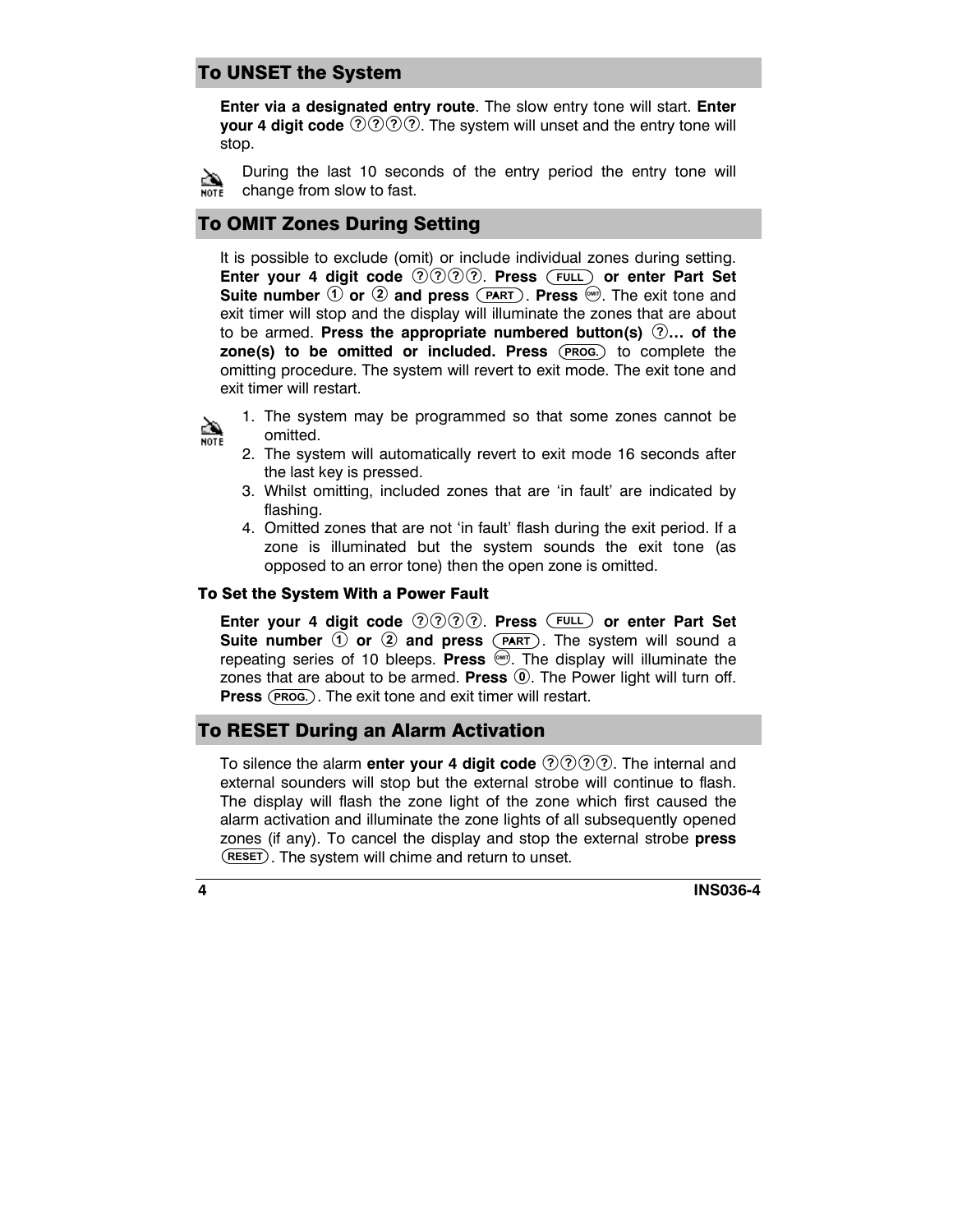## To RESET After an Alarm Activation

After an alarm activation the internal and external sounders will stop after a pre-set time. The system will re-arm but the external strobe will continue to flash. **Enter via a designated entry route.** The entry tone will start. **Enter your 4 digit code**  $\mathcal{D}\mathcal{D}\mathcal{D}\mathcal{D}$ . The system will unset and the entry tone will stop. The display will flash the zone light of the zone which first caused the alarm activation and illuminate the zone lights of all subsequently opened zones (if any). To cancel the display and stop the external strobe **press** (RESET). The system will chime and return to unset.

### If the System Requires an Anti-Code After an Alarm Activation

The system may be programmed to require an Anti-Code after an alarm activation. You will still be able to silence the alarm by entering your code as normal. However you will not be able to reset the system without first obtaining the Anti-Code. The zone lights will display a random 4 digit sequence. They will flash each digit in turn and then pause before repeating. Contact the phone number on the last page with this sequence in order to obtain a 4 digit Anti-Code which will allow the system to be reset.

AND RO To display the zone(s) which caused the alarm **press** (RESET). The zone light of the zone which first caused the alarm activation will flash, and the zone lights of all subsequently opened zones (if any) will illuminate. To return to the random sequence display **press** (RESET) again.

## The CHIME Facility

When the system is unset it is possible to set one or more zones to Chime. When a zone is set to Chime the control panel will sound a tone whenever the zone is entered.

#### To Program the Zones which CHIME

To program the zones which will chime **enter your 4 digit code**  $(2)(2)(2)$ . The Unset light will flash. **Press**  $(2)$ . The display will illuminate the zones that will Chime. **Press the appropriate numbered button(s)**  $(2)$ ... of the individual zone(s) to be included or excluded. Press  $\left( \textcolor{red}{T} \right)$ **... of the individual zone(s) to be included or excluded. Press**<br>(PROG.) to turn Chime on (the system will sound the chime tone) or press  $\overline{\overline{\text{(}}}$  to turn Chime off (the system will sound an error tone).

#### **INS036-4 5**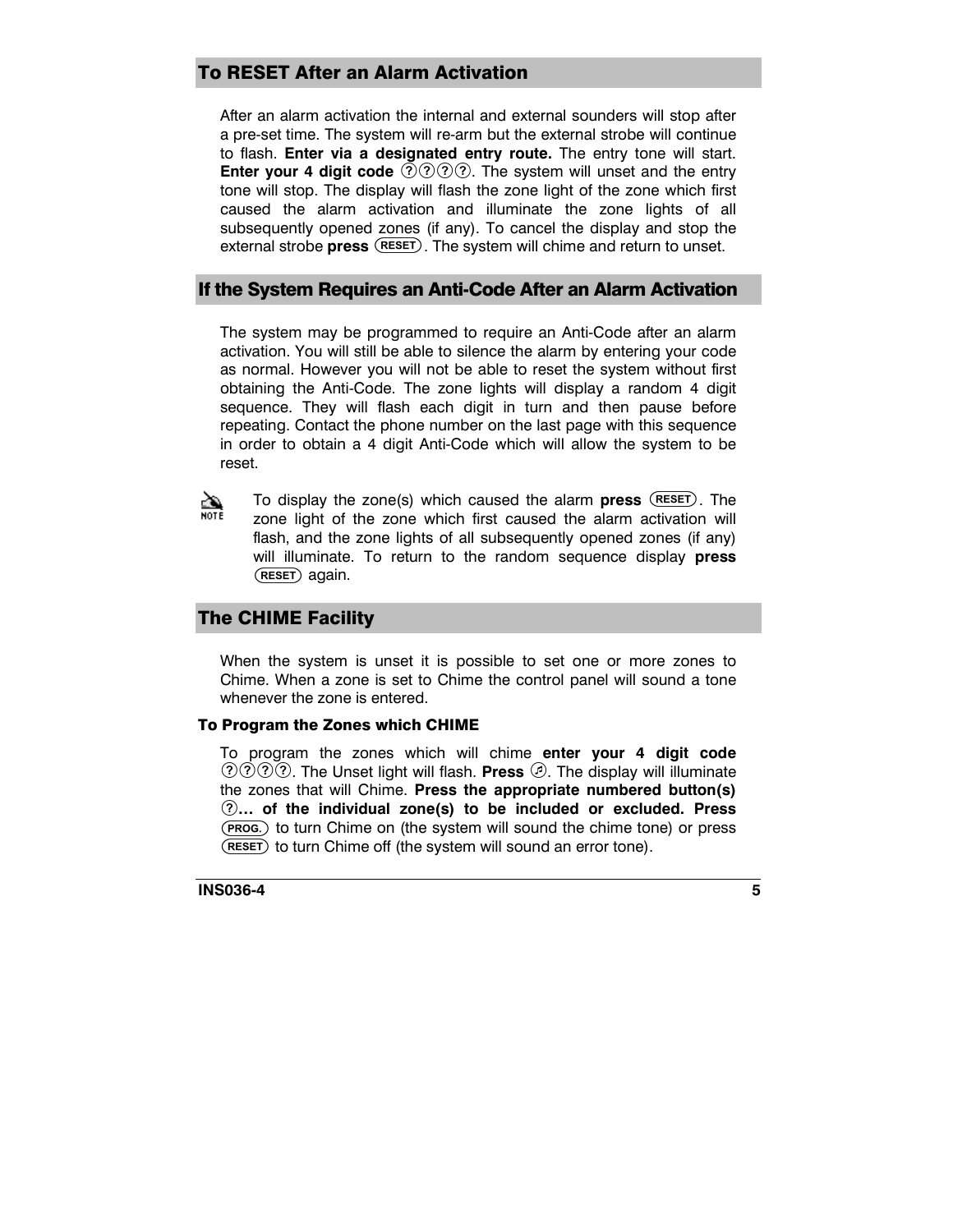#### To Turn CHIME On or Off

To turn Chime on or off **press**  $\oslash$ . The system will sound the chime tone when Chime is turned on and an error tone when Chime is turned off.



If no zones have been programmed to Chime then turning Chime on and off will have no effect.

## To Test the Sounders and Strobe

The control panel has a test facility to check the operation of the internal sounder, the external sounder and strobe. **Enter your 4 digit code (2000)**. The Unset light will flash. Press (PROG.). All the zone lights will illuminate. **Enter**  $\mathbf{0}\mathbf{0}$ . All the zone lights will turn off. The system outputs may be tested as follows:

| Kev            | <b>System Output</b>                             |
|----------------|--------------------------------------------------|
| 4              | Internal sounder at high level (alarm level)     |
| $\circled{3}$  | Internal sounder at low level (entry/exit level) |
| $\circled{2}$  | Strobe                                           |
| 1              | External sounder (bell)                          |
| $\circledcirc$ | Turns off all of the above                       |



The zone light corresponding to the number pressed will illuminate.

**Press** (RESET). All the zone lights will illuminate. Press (RESET) again. The system will return to unset and all the zone lights will turn off.

## To Display Log Events

The control panel is capable of recalling the last 7 alarm activations. The zone light of the zone which first caused the alarm activation will flash, and the zone lights of all subsequently opened zones (if any) will illuminate.

**Enter your 4 digit code**  $\mathcal{O} \mathcal{O} \mathcal{O} \mathcal{O}$ . **Press** (PROG.). All the zone lights will illuminate. Press 4 followed by the number corresponding to the **desired event,**  $\odot$  being most recent,  $\odot$  being least recent (e.g. to recall the second most recent event enter  $(4)(2)$ . On completion **press**  $(REST)$ . all the zone lights will illuminate. **Press** (RESET) again. The system will return to unset and all the zone lights will turn off.

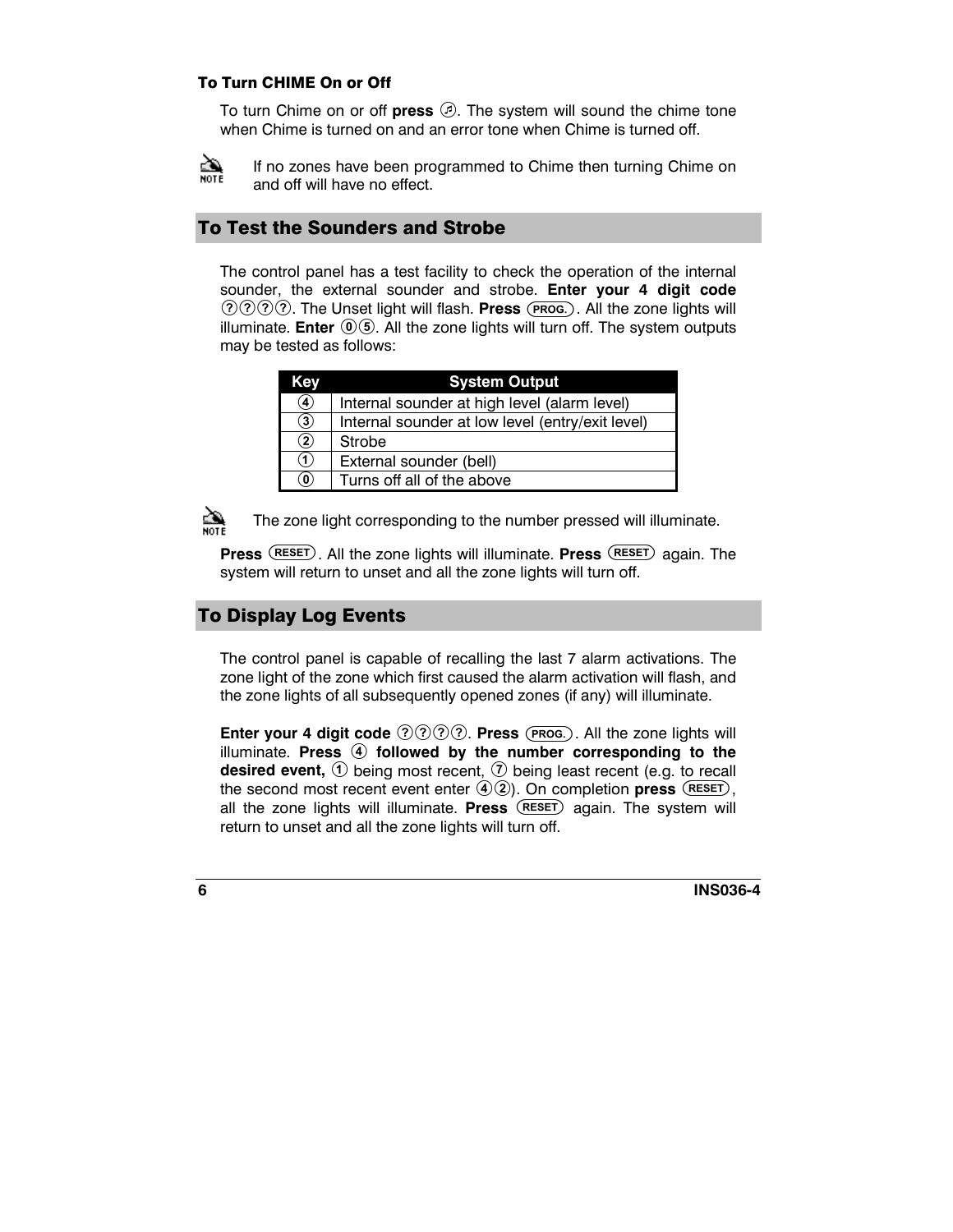## To Walk Test the System

The control panel has a Walk Test facility to check the operation of the system's detection devices. **Enter your 4 digit code**  $(2)(2)(2)$ . The Unset light will flash. Press (PROG.). All the zone lights will illuminate. **Enter**  $\circled{0}$ .

Initially all the zone lights will turn off and the control panel will sound the quiet exit tone. When any zone is opened the control panel will illuminate the corresponding zone light. The control panel will in addition sound a repeating series of bleeps corresponding to the open zone number (i.e. Zone 1 bleeps once, Zone 2 bleeps twice, etc.). If more than one zone is open the bleeps will correspond to the highest zone number (e.g. if Zone 2 and Zone 6 are open the control panel will bleep 6 times).

Conduct a walk test by triggering each of the system's detection devices in turn and check that the control panel registers the corresponding zone as open. To terminate Walk Test press (RESET). All the zone lights will illuminate. **Press** (RESET) again. The system will return to unset and all the zone lights will turn off.

## To Change Your Code

**Enter your existing 4 digit code**  $\mathcal{O}(\Omega)\mathcal{O}(\Omega)$ . The Unset light will flash. **Press** (PROG.). All the zone lights will illuminate. **Enter**  $\odot$   $\odot$ . All the zone lights will turn off. **Enter your new 4 digit code**  $\mathcal{D}\mathcal{D}\mathcal{D}\mathcal{D}$ . Zone lights 1, 2, 3 and 4 will illuminate in turn as each digit of the new code is entered. **Press** (PROG.). The system will chime to confirm the new code has been accepted and all the zone lights will illuminate. **Press** (RESET). The system will return to unset and all the zone lights will turn off.

### If Your System is Due for Maintenance

The system has a service timer which may be programmed by the installer to give a reminder when maintenance in due. The reminder may be either turning Chime on or preventing the system from being set. Chime may be turned off as previously described. In either case contact your installer.

#### **INS036-4 7**